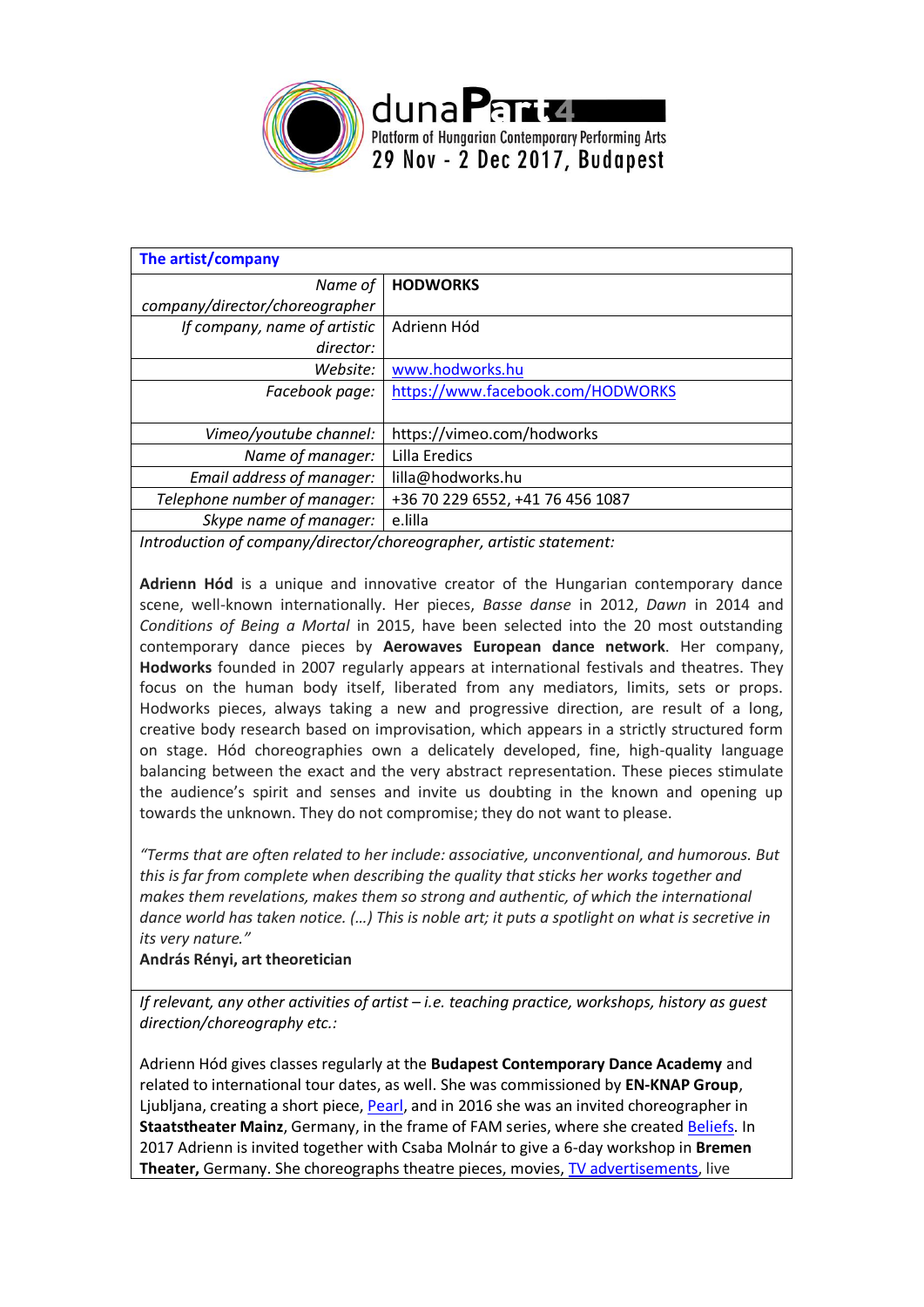

performances and events, as well.

| Title of production:<br><b>Solos</b><br>Year and place of premiere:<br>2017, Budapest, HU<br>Length:<br>1h53min (can be adapted to the program frame)<br>Performers and co-creators: Marcio Kerber Canabarro,<br>Cast, creative team:<br>Emese Cuhorka, Csaba Molnár<br>Music: Coil, GG Allin, Vini Vici<br>Music editor: Ábris Gryllus<br>Costumes: Anikó Németh and the creative team<br>Light: Miklós Mervel<br>Dramaturge: Ármin Szabó-Székely<br>Choreographer: Adrienn Hód<br>Link to the trailer:<br>https://vimeo.com/209732628<br>Link to the full length recording-<br>full version: https://vimeo.com/213857476<br>with password if applicable:<br>pw: 20solos17<br>Coproducers:<br>Ministry of Human Resource, National Cultural Fund,<br>Supporters:<br>OFF Foundation, SÍN Cultural Center, New Performing<br>Arts Foundation (H)<br>Past international tours and<br>28 Febr 2018 MU Theatre, Budapest, HU<br>13-14 Dec 2017, MU Theatre, Budapest, HU<br>festival presentations<br>(venue/festival, city)<br>30 Nov, dunaPart Platform of Hungarian Contemporary<br>Performing Art, Budapest, HU<br>10 Nov 2017, MU Theatre, Budapest, HU<br>14 Oct, Tabačka Kulturfabrik, Kosice, SK<br>22-23 Sept, 2017 YEAH YEAH YEAH Festival,<br>Fabriktheater, Zürich, CH<br>10 April 2017, MU Theatre, Budapest, HU<br>16-17 Febr 2017, MU Theatre, Budapest, HU<br>Number of performers:<br>3<br>Total number of people on tour:<br>$6 + 1$<br><b>Basic technical requirements</b><br>Size of stage (width x depth x height)<br>min. 10m (width) x 10m (depth) x 6m (height),<br>audience seated around the playing area on four<br>sides<br>Scale of venue (small/medium/large)<br>Small/medium<br>5 hours of set up, 1.5 hour strike<br>Length of setup and strike:<br>Any particular technical requirement:<br>none<br>Synopsis/Description of performance:<br>A selection of solo appearances. | <b>Production in the dunaPart selection:</b> |  |  |
|-----------------------------------------------------------------------------------------------------------------------------------------------------------------------------------------------------------------------------------------------------------------------------------------------------------------------------------------------------------------------------------------------------------------------------------------------------------------------------------------------------------------------------------------------------------------------------------------------------------------------------------------------------------------------------------------------------------------------------------------------------------------------------------------------------------------------------------------------------------------------------------------------------------------------------------------------------------------------------------------------------------------------------------------------------------------------------------------------------------------------------------------------------------------------------------------------------------------------------------------------------------------------------------------------------------------------------------------------------------------------------------------------------------------------------------------------------------------------------------------------------------------------------------------------------------------------------------------------------------------------------------------------------------------------------------------------------------------------------------------------------------------------------------------------------------------------------------------------------------------------------------------------------------|----------------------------------------------|--|--|
|                                                                                                                                                                                                                                                                                                                                                                                                                                                                                                                                                                                                                                                                                                                                                                                                                                                                                                                                                                                                                                                                                                                                                                                                                                                                                                                                                                                                                                                                                                                                                                                                                                                                                                                                                                                                                                                                                                           |                                              |  |  |
|                                                                                                                                                                                                                                                                                                                                                                                                                                                                                                                                                                                                                                                                                                                                                                                                                                                                                                                                                                                                                                                                                                                                                                                                                                                                                                                                                                                                                                                                                                                                                                                                                                                                                                                                                                                                                                                                                                           |                                              |  |  |
|                                                                                                                                                                                                                                                                                                                                                                                                                                                                                                                                                                                                                                                                                                                                                                                                                                                                                                                                                                                                                                                                                                                                                                                                                                                                                                                                                                                                                                                                                                                                                                                                                                                                                                                                                                                                                                                                                                           |                                              |  |  |
|                                                                                                                                                                                                                                                                                                                                                                                                                                                                                                                                                                                                                                                                                                                                                                                                                                                                                                                                                                                                                                                                                                                                                                                                                                                                                                                                                                                                                                                                                                                                                                                                                                                                                                                                                                                                                                                                                                           |                                              |  |  |
|                                                                                                                                                                                                                                                                                                                                                                                                                                                                                                                                                                                                                                                                                                                                                                                                                                                                                                                                                                                                                                                                                                                                                                                                                                                                                                                                                                                                                                                                                                                                                                                                                                                                                                                                                                                                                                                                                                           |                                              |  |  |
|                                                                                                                                                                                                                                                                                                                                                                                                                                                                                                                                                                                                                                                                                                                                                                                                                                                                                                                                                                                                                                                                                                                                                                                                                                                                                                                                                                                                                                                                                                                                                                                                                                                                                                                                                                                                                                                                                                           |                                              |  |  |
|                                                                                                                                                                                                                                                                                                                                                                                                                                                                                                                                                                                                                                                                                                                                                                                                                                                                                                                                                                                                                                                                                                                                                                                                                                                                                                                                                                                                                                                                                                                                                                                                                                                                                                                                                                                                                                                                                                           |                                              |  |  |
|                                                                                                                                                                                                                                                                                                                                                                                                                                                                                                                                                                                                                                                                                                                                                                                                                                                                                                                                                                                                                                                                                                                                                                                                                                                                                                                                                                                                                                                                                                                                                                                                                                                                                                                                                                                                                                                                                                           |                                              |  |  |
|                                                                                                                                                                                                                                                                                                                                                                                                                                                                                                                                                                                                                                                                                                                                                                                                                                                                                                                                                                                                                                                                                                                                                                                                                                                                                                                                                                                                                                                                                                                                                                                                                                                                                                                                                                                                                                                                                                           |                                              |  |  |
|                                                                                                                                                                                                                                                                                                                                                                                                                                                                                                                                                                                                                                                                                                                                                                                                                                                                                                                                                                                                                                                                                                                                                                                                                                                                                                                                                                                                                                                                                                                                                                                                                                                                                                                                                                                                                                                                                                           |                                              |  |  |
|                                                                                                                                                                                                                                                                                                                                                                                                                                                                                                                                                                                                                                                                                                                                                                                                                                                                                                                                                                                                                                                                                                                                                                                                                                                                                                                                                                                                                                                                                                                                                                                                                                                                                                                                                                                                                                                                                                           |                                              |  |  |
|                                                                                                                                                                                                                                                                                                                                                                                                                                                                                                                                                                                                                                                                                                                                                                                                                                                                                                                                                                                                                                                                                                                                                                                                                                                                                                                                                                                                                                                                                                                                                                                                                                                                                                                                                                                                                                                                                                           |                                              |  |  |
|                                                                                                                                                                                                                                                                                                                                                                                                                                                                                                                                                                                                                                                                                                                                                                                                                                                                                                                                                                                                                                                                                                                                                                                                                                                                                                                                                                                                                                                                                                                                                                                                                                                                                                                                                                                                                                                                                                           |                                              |  |  |
|                                                                                                                                                                                                                                                                                                                                                                                                                                                                                                                                                                                                                                                                                                                                                                                                                                                                                                                                                                                                                                                                                                                                                                                                                                                                                                                                                                                                                                                                                                                                                                                                                                                                                                                                                                                                                                                                                                           |                                              |  |  |
|                                                                                                                                                                                                                                                                                                                                                                                                                                                                                                                                                                                                                                                                                                                                                                                                                                                                                                                                                                                                                                                                                                                                                                                                                                                                                                                                                                                                                                                                                                                                                                                                                                                                                                                                                                                                                                                                                                           |                                              |  |  |
|                                                                                                                                                                                                                                                                                                                                                                                                                                                                                                                                                                                                                                                                                                                                                                                                                                                                                                                                                                                                                                                                                                                                                                                                                                                                                                                                                                                                                                                                                                                                                                                                                                                                                                                                                                                                                                                                                                           |                                              |  |  |
|                                                                                                                                                                                                                                                                                                                                                                                                                                                                                                                                                                                                                                                                                                                                                                                                                                                                                                                                                                                                                                                                                                                                                                                                                                                                                                                                                                                                                                                                                                                                                                                                                                                                                                                                                                                                                                                                                                           |                                              |  |  |
|                                                                                                                                                                                                                                                                                                                                                                                                                                                                                                                                                                                                                                                                                                                                                                                                                                                                                                                                                                                                                                                                                                                                                                                                                                                                                                                                                                                                                                                                                                                                                                                                                                                                                                                                                                                                                                                                                                           |                                              |  |  |
|                                                                                                                                                                                                                                                                                                                                                                                                                                                                                                                                                                                                                                                                                                                                                                                                                                                                                                                                                                                                                                                                                                                                                                                                                                                                                                                                                                                                                                                                                                                                                                                                                                                                                                                                                                                                                                                                                                           |                                              |  |  |
|                                                                                                                                                                                                                                                                                                                                                                                                                                                                                                                                                                                                                                                                                                                                                                                                                                                                                                                                                                                                                                                                                                                                                                                                                                                                                                                                                                                                                                                                                                                                                                                                                                                                                                                                                                                                                                                                                                           |                                              |  |  |
|                                                                                                                                                                                                                                                                                                                                                                                                                                                                                                                                                                                                                                                                                                                                                                                                                                                                                                                                                                                                                                                                                                                                                                                                                                                                                                                                                                                                                                                                                                                                                                                                                                                                                                                                                                                                                                                                                                           |                                              |  |  |
|                                                                                                                                                                                                                                                                                                                                                                                                                                                                                                                                                                                                                                                                                                                                                                                                                                                                                                                                                                                                                                                                                                                                                                                                                                                                                                                                                                                                                                                                                                                                                                                                                                                                                                                                                                                                                                                                                                           |                                              |  |  |
|                                                                                                                                                                                                                                                                                                                                                                                                                                                                                                                                                                                                                                                                                                                                                                                                                                                                                                                                                                                                                                                                                                                                                                                                                                                                                                                                                                                                                                                                                                                                                                                                                                                                                                                                                                                                                                                                                                           |                                              |  |  |
|                                                                                                                                                                                                                                                                                                                                                                                                                                                                                                                                                                                                                                                                                                                                                                                                                                                                                                                                                                                                                                                                                                                                                                                                                                                                                                                                                                                                                                                                                                                                                                                                                                                                                                                                                                                                                                                                                                           |                                              |  |  |
|                                                                                                                                                                                                                                                                                                                                                                                                                                                                                                                                                                                                                                                                                                                                                                                                                                                                                                                                                                                                                                                                                                                                                                                                                                                                                                                                                                                                                                                                                                                                                                                                                                                                                                                                                                                                                                                                                                           |                                              |  |  |
|                                                                                                                                                                                                                                                                                                                                                                                                                                                                                                                                                                                                                                                                                                                                                                                                                                                                                                                                                                                                                                                                                                                                                                                                                                                                                                                                                                                                                                                                                                                                                                                                                                                                                                                                                                                                                                                                                                           |                                              |  |  |
|                                                                                                                                                                                                                                                                                                                                                                                                                                                                                                                                                                                                                                                                                                                                                                                                                                                                                                                                                                                                                                                                                                                                                                                                                                                                                                                                                                                                                                                                                                                                                                                                                                                                                                                                                                                                                                                                                                           |                                              |  |  |
|                                                                                                                                                                                                                                                                                                                                                                                                                                                                                                                                                                                                                                                                                                                                                                                                                                                                                                                                                                                                                                                                                                                                                                                                                                                                                                                                                                                                                                                                                                                                                                                                                                                                                                                                                                                                                                                                                                           |                                              |  |  |
|                                                                                                                                                                                                                                                                                                                                                                                                                                                                                                                                                                                                                                                                                                                                                                                                                                                                                                                                                                                                                                                                                                                                                                                                                                                                                                                                                                                                                                                                                                                                                                                                                                                                                                                                                                                                                                                                                                           |                                              |  |  |
|                                                                                                                                                                                                                                                                                                                                                                                                                                                                                                                                                                                                                                                                                                                                                                                                                                                                                                                                                                                                                                                                                                                                                                                                                                                                                                                                                                                                                                                                                                                                                                                                                                                                                                                                                                                                                                                                                                           |                                              |  |  |
|                                                                                                                                                                                                                                                                                                                                                                                                                                                                                                                                                                                                                                                                                                                                                                                                                                                                                                                                                                                                                                                                                                                                                                                                                                                                                                                                                                                                                                                                                                                                                                                                                                                                                                                                                                                                                                                                                                           |                                              |  |  |
|                                                                                                                                                                                                                                                                                                                                                                                                                                                                                                                                                                                                                                                                                                                                                                                                                                                                                                                                                                                                                                                                                                                                                                                                                                                                                                                                                                                                                                                                                                                                                                                                                                                                                                                                                                                                                                                                                                           |                                              |  |  |
|                                                                                                                                                                                                                                                                                                                                                                                                                                                                                                                                                                                                                                                                                                                                                                                                                                                                                                                                                                                                                                                                                                                                                                                                                                                                                                                                                                                                                                                                                                                                                                                                                                                                                                                                                                                                                                                                                                           |                                              |  |  |
|                                                                                                                                                                                                                                                                                                                                                                                                                                                                                                                                                                                                                                                                                                                                                                                                                                                                                                                                                                                                                                                                                                                                                                                                                                                                                                                                                                                                                                                                                                                                                                                                                                                                                                                                                                                                                                                                                                           |                                              |  |  |
|                                                                                                                                                                                                                                                                                                                                                                                                                                                                                                                                                                                                                                                                                                                                                                                                                                                                                                                                                                                                                                                                                                                                                                                                                                                                                                                                                                                                                                                                                                                                                                                                                                                                                                                                                                                                                                                                                                           |                                              |  |  |
|                                                                                                                                                                                                                                                                                                                                                                                                                                                                                                                                                                                                                                                                                                                                                                                                                                                                                                                                                                                                                                                                                                                                                                                                                                                                                                                                                                                                                                                                                                                                                                                                                                                                                                                                                                                                                                                                                                           |                                              |  |  |
|                                                                                                                                                                                                                                                                                                                                                                                                                                                                                                                                                                                                                                                                                                                                                                                                                                                                                                                                                                                                                                                                                                                                                                                                                                                                                                                                                                                                                                                                                                                                                                                                                                                                                                                                                                                                                                                                                                           |                                              |  |  |
|                                                                                                                                                                                                                                                                                                                                                                                                                                                                                                                                                                                                                                                                                                                                                                                                                                                                                                                                                                                                                                                                                                                                                                                                                                                                                                                                                                                                                                                                                                                                                                                                                                                                                                                                                                                                                                                                                                           |                                              |  |  |
|                                                                                                                                                                                                                                                                                                                                                                                                                                                                                                                                                                                                                                                                                                                                                                                                                                                                                                                                                                                                                                                                                                                                                                                                                                                                                                                                                                                                                                                                                                                                                                                                                                                                                                                                                                                                                                                                                                           |                                              |  |  |
|                                                                                                                                                                                                                                                                                                                                                                                                                                                                                                                                                                                                                                                                                                                                                                                                                                                                                                                                                                                                                                                                                                                                                                                                                                                                                                                                                                                                                                                                                                                                                                                                                                                                                                                                                                                                                                                                                                           |                                              |  |  |
|                                                                                                                                                                                                                                                                                                                                                                                                                                                                                                                                                                                                                                                                                                                                                                                                                                                                                                                                                                                                                                                                                                                                                                                                                                                                                                                                                                                                                                                                                                                                                                                                                                                                                                                                                                                                                                                                                                           |                                              |  |  |
|                                                                                                                                                                                                                                                                                                                                                                                                                                                                                                                                                                                                                                                                                                                                                                                                                                                                                                                                                                                                                                                                                                                                                                                                                                                                                                                                                                                                                                                                                                                                                                                                                                                                                                                                                                                                                                                                                                           |                                              |  |  |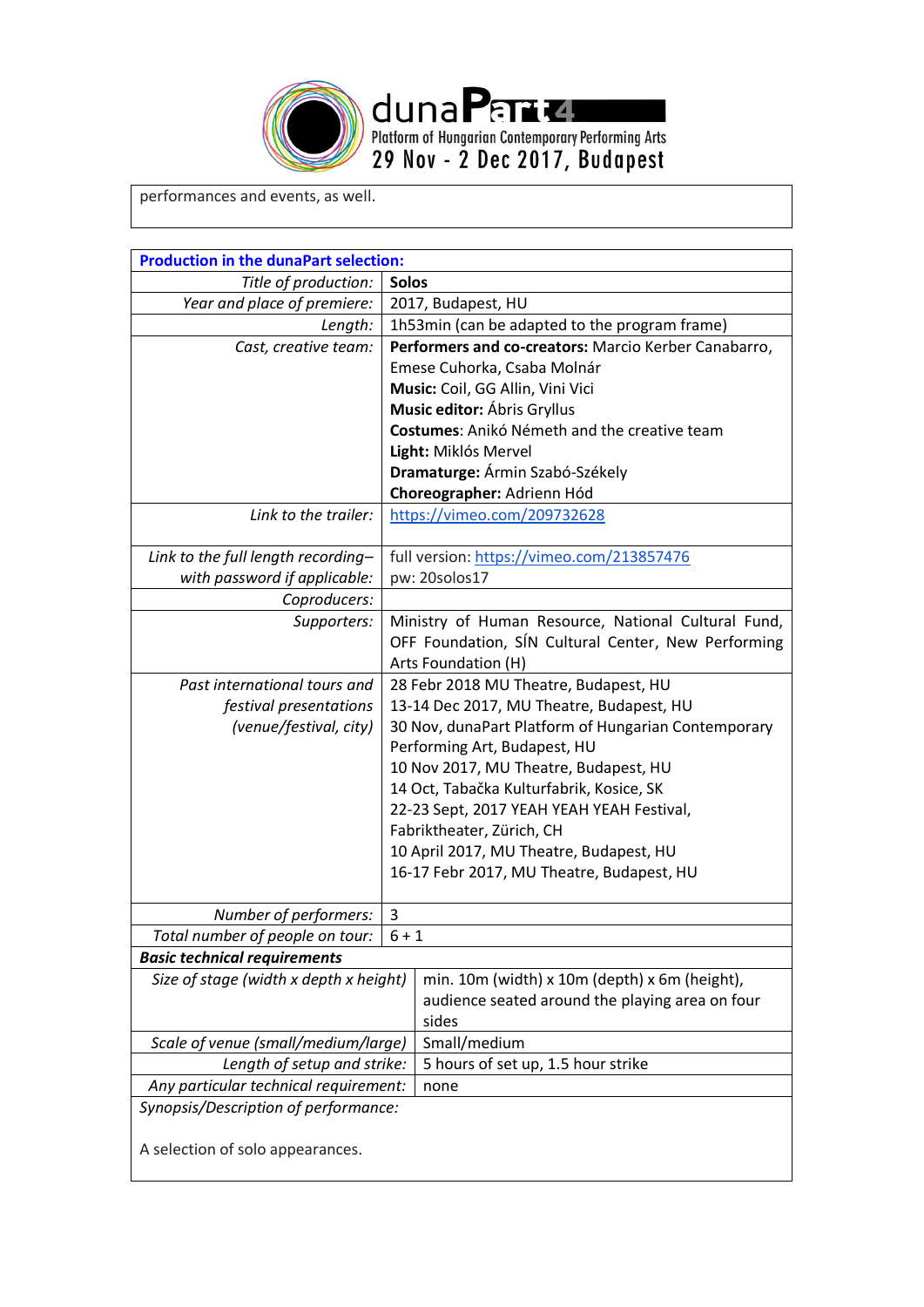

A series of solos by 3 performers playing in a space surrounded by the audience. Each solo is a compact element but as one follows the other, they give a chain reaction of emotions and sensations. Each is a proposition to connect, a version of approach, a variation of genre. The audience is also responsible of what these solos reveal. Likewise, once we give a chance to know someone, by spending time with them, the opportunity for creating bonds is increased. Various materials, an eagerness of communication, household tragedies, transcendent roars, metamorphosing creatures.

*"I wanted to communicate with the relation between audience and performers not with the relation among people on stage. This is not a hierarchical relation but a horizontal one. I experienced that I behave differently with different people and I react in another way. It may happen that in a way I don't even want to. The recognition of this kind of adaptability, the speed and quality of action and reaction form the relation between people. I was interested in the quality of this communication, how it defines my feelings, my sensations and my thoughts. I was curious to explore the birth of the relation with performer/creator. Its form, its "games", its tools and the content of it, all become part of the performance (…) Becoming partners and reaching a world where ego is defeated and human intelligence can compromise. And what is this? Should everyone enlighten at once? There was always this bipolarity. What can I do with this? Where is my calmness? Where is my faith? I fight but till when? Is there any space or I withdraw and I form my own personal culture, I search for partners and we build the world together as we like it. And where exactly? In Budapest? What should I open or close in myself to be able to do this? Anyway, I feel important to have a dialogue, to see the consequences of our existence." Adrienn Hód*

| Other productions currently on tour No 1: |                                                            |  |
|-------------------------------------------|------------------------------------------------------------|--|
| Title of production:                      | Grace                                                      |  |
| Year and place of premiere:               | 2016, Budapest, HU                                         |  |
| Length:                                   | 74 <sub>min</sub>                                          |  |
| Cast, creative team:                      | Performers and co-creators: Marcio Canabarro, Emese        |  |
|                                           | Cuhorka, Csaba Molnár, Imre Vass                           |  |
|                                           | Dramaturgy: Ármin Szabó-Székely                            |  |
|                                           | Music: Márk Bartha                                         |  |
|                                           | Light: Miklós Mervel                                       |  |
|                                           | Choreography: Adrienn Hód                                  |  |
|                                           |                                                            |  |
|                                           | <b>Special thanks: Studio Wayne McGregor for providing</b> |  |
|                                           | TED Talk audio extract, Júlia Garai, Éva Kormos,           |  |
|                                           | Annamária Láng, Zoltán Mizsei, Zsolt Sőrés, Marco          |  |
|                                           | Torrice, Tamara Vadas                                      |  |
|                                           |                                                            |  |
| Link to the trailer:                      | https://vimeo.com/157425541                                |  |
| Link to the full length recording-        | https://vimeo.com/155948024 password: Grace2016            |  |
| with password if applicable:              |                                                            |  |
| Coproducers:                              |                                                            |  |
| Supporters:                               | Supported by: Ministry of Human Resource, National         |  |
|                                           | Cultural Fund, New Performing Arts Foundation,             |  |
|                                           | Workshop Foundation, SÍN Cultural Center,<br><b>OFF</b>    |  |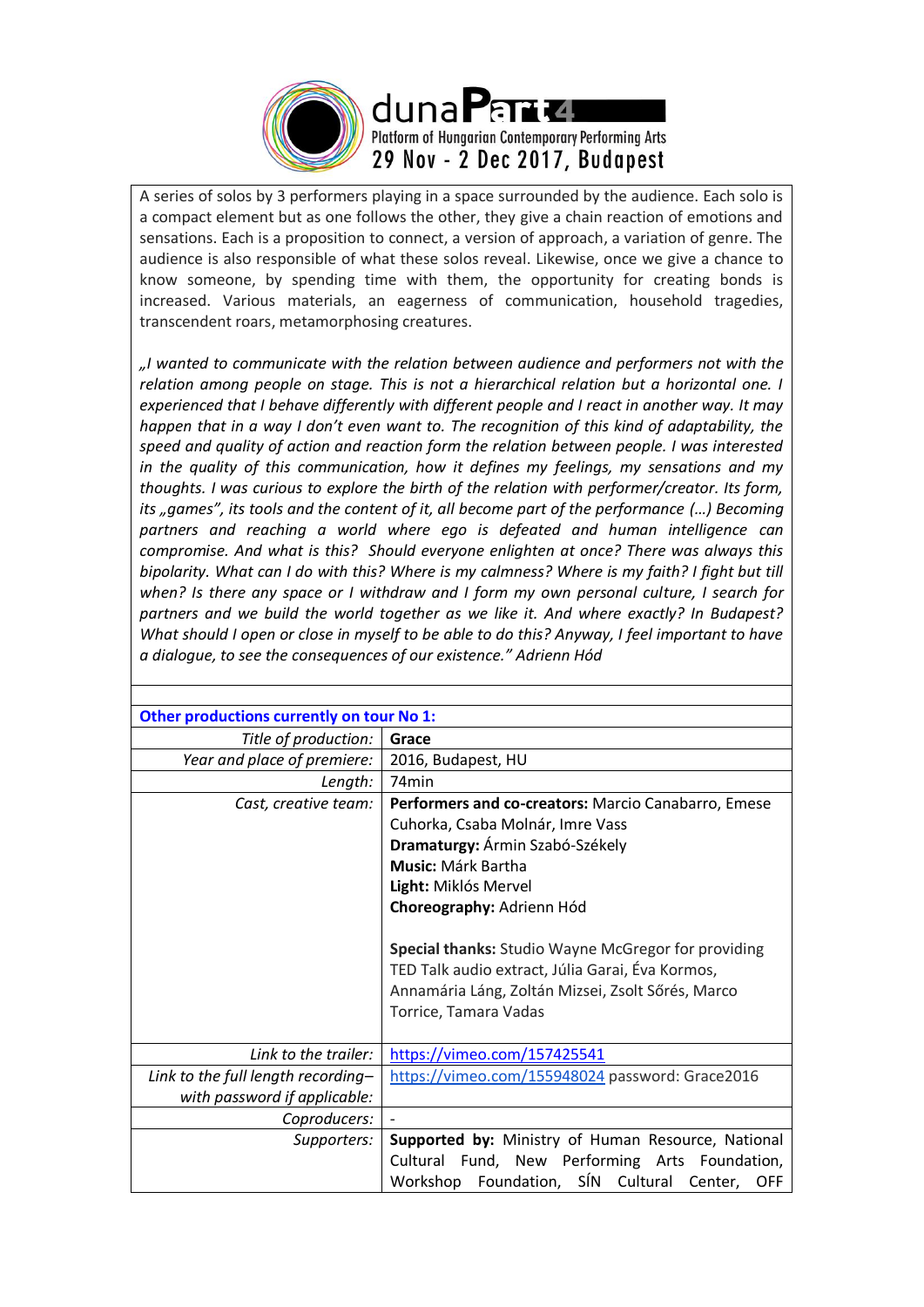

dunaPart4

Platform of Hungarian Contemporary Performing Arts 29 Nov - 2 Dec 2017, Budapest

|                                                                                  | Foundation |                                                                                                                                                                                                                                                                                                                                                                                                                                                                                                                                                                                                                                                                                            |
|----------------------------------------------------------------------------------|------------|--------------------------------------------------------------------------------------------------------------------------------------------------------------------------------------------------------------------------------------------------------------------------------------------------------------------------------------------------------------------------------------------------------------------------------------------------------------------------------------------------------------------------------------------------------------------------------------------------------------------------------------------------------------------------------------------|
| Past international tours and<br>festival presentations<br>(venue/festival, city) |            | 1 March 2018, MU Theatre, Budapest, HU 11 November<br>2017, MU Theatre, Budapest, HUN<br>24 May 2017 TESZT Festival, Timisoara, RO<br>11 April 2017, MU Theatre, Budapest, HUN<br>21 March 2017, Tanz Bremen Festival, Bremen, D<br>10 March 2017, La Fête du Slip - Théâtre Sévelin 36,<br>Lausanne, CH<br>7 January 2017, MU Theatre, Budapest, HUN<br>18 December 2016, MU Theatre, Budapest, HUN<br>20 November 2016, Desiré Festival, Subotica, SRB<br>5 November 2016, MU Theatre, Budapest, HUN<br>31 October 2016, MU Theatre, Budapest, HUN<br>21 May 2016, Flora Festival, Olomouc, CZ<br>14 March 2016, MU Theatre, Budapest, HUN<br>22 January 2016, MU Theatre, Budapest, HUN |
| Number of performers:                                                            | 4          |                                                                                                                                                                                                                                                                                                                                                                                                                                                                                                                                                                                                                                                                                            |
| Total number of people on tour:                                                  | $7 + 1$    |                                                                                                                                                                                                                                                                                                                                                                                                                                                                                                                                                                                                                                                                                            |
| <b>Basic technical requirements</b>                                              |            |                                                                                                                                                                                                                                                                                                                                                                                                                                                                                                                                                                                                                                                                                            |
| Size of stage (width x depth x height)                                           |            | min. 12m (width) x 12m (depth) x 6m (height)                                                                                                                                                                                                                                                                                                                                                                                                                                                                                                                                                                                                                                               |
| Scale of venue (small/medium/large)                                              |            | small/medium                                                                                                                                                                                                                                                                                                                                                                                                                                                                                                                                                                                                                                                                               |
| Length of setup and strike:                                                      |            | 4 hours of set up, 2 hours of strike and cleaning                                                                                                                                                                                                                                                                                                                                                                                                                                                                                                                                                                                                                                          |
| Any particular technical requirement:                                            |            | Subtitles (if other language than English), cleaning<br>of glitters                                                                                                                                                                                                                                                                                                                                                                                                                                                                                                                                                                                                                        |
| Supercic/Description of performance:                                             |            |                                                                                                                                                                                                                                                                                                                                                                                                                                                                                                                                                                                                                                                                                            |

*Synopsis/Description of performance:*

*"Where are our experiences and sensations legitimate? Many human feelings or states are "forbidden", not allowed to be shown. Art can be an alibi for all this. On the altar of art you can do things that are forbidden in real life. Thus, art is a game, an alibi of freedom." Adrienn Hód*

The abstract dance of Adrienn Hód reached the theater of pronounced words, pronounced words. The precisely choreographed situations show up in an abstract glamorous revue. A norm-free ceremony, a communal confession with four open and naughty revue-girls showing their naked and raw personal stories.

magic of joy and pain, a ritual bath in limelight, rich and loud stories of passion, a march towards ecstasy, electro and classical burlesque.

*Reviews:*

*"In these very precisely guided situations performers are given a huge freedom and the audience merges into the pure and unrestricted humor of the performance."*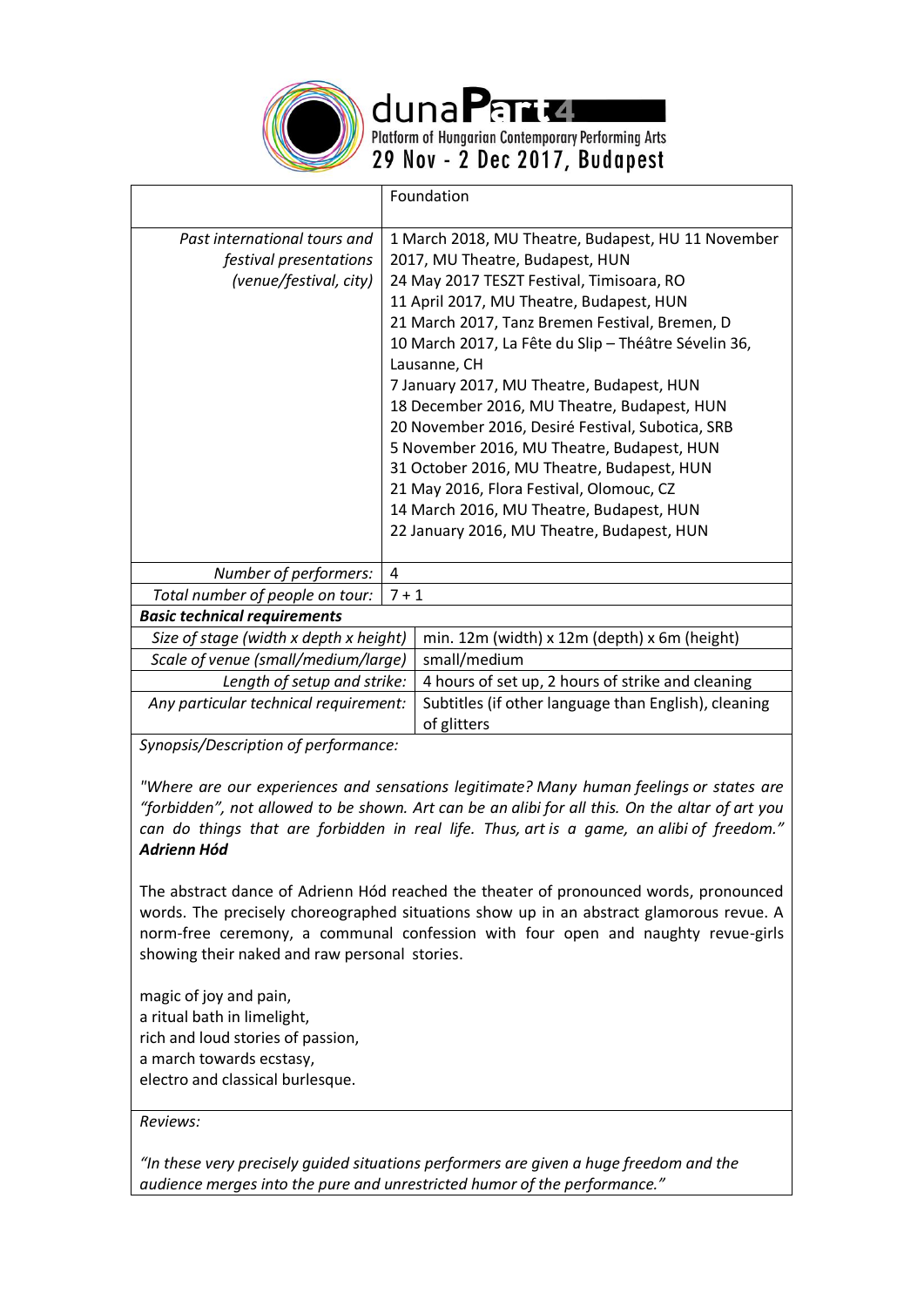

*"Glitters scattering all around cover their naked body and orifices, do not appear as glaze but as a support of the deconstructing process, of the conceptual trimming, while it re-construct metaphysical and angelic creations. Like Hód's previous choreographies, Grace also is not against the existing structures of dance. The intention is only to show those structures more uncertain, take them apart, then rebuild. Grace, actually, is a state of mercy, a selfdestructing meta-dance which is able to rebirth."* 

"Hód created a piece about her dancers, whom she knows well, and perhaps loves even more."

*Sisso Artner in Magyar Narancs, 11 Febr 2016.*

"...I've never seen a piece that would take this particular grey zone -- the difference between *presence and meaning, the moments of touch and the inevitable inductive tension between them -- and set it centerstage -- what's more, in a tremendously entertaining fashion." András Rényi*

*"...Grace exhibits with great force the position of the performer. Still, the studio work, the meta-theatre rumination, is not navel-gazing (as it so often is in theatre). It is not merely an avant-garde provocation charged to consumer's account; it networks the questions of selfexhibition step by step, using extreme, human conditions, and then it conjures those conditions verbally and physically." Anikó Varga* 

| Other production currently on tour No 2: |                                                     |  |
|------------------------------------------|-----------------------------------------------------|--|
| Title of production:                     | <b>Conditions of Being a Mortal</b>                 |  |
| Year and place of premiere:              | 2014, Budapest, HU                                  |  |
| Length:                                  | 40 min (original version with 3 parts is 75 min)    |  |
| Place of premiere:                       | 2014, Budapest, HU                                  |  |
| Cast, creative team:                     | Performers: Marcio Canabarro, Emese Cuhorka, Dóra   |  |
|                                          | Furulyás, Csaba Molnár                              |  |
|                                          | <b>Music consultant: Zoltán Mizsei</b>              |  |
|                                          | <b>Consultant: Zsolt Sőrés</b>                      |  |
|                                          | Light: Miklós Mervel                                |  |
|                                          | Dramaturgy: Ármin Szabó-Székely                     |  |
|                                          | Choreography: Adrienn Hód                           |  |
|                                          | <b>Music: Franz Liszt</b>                           |  |
|                                          |                                                     |  |
| Link to the trailer:                     | https://vimeo.com/103011125                         |  |
|                                          | http://vimeo.com/103638236                          |  |
|                                          | http://vimeo.com/104837076                          |  |
|                                          | http://vimeo.com/105291931                          |  |
|                                          |                                                     |  |
| Link to the full length recording-       | Conditions of Being a Mortal movement I. + movement |  |
| with password if applicable:             | <i>III.</i> (40min)                                 |  |
|                                          | : https://vimeo.com/106211881, pw: Conditions       |  |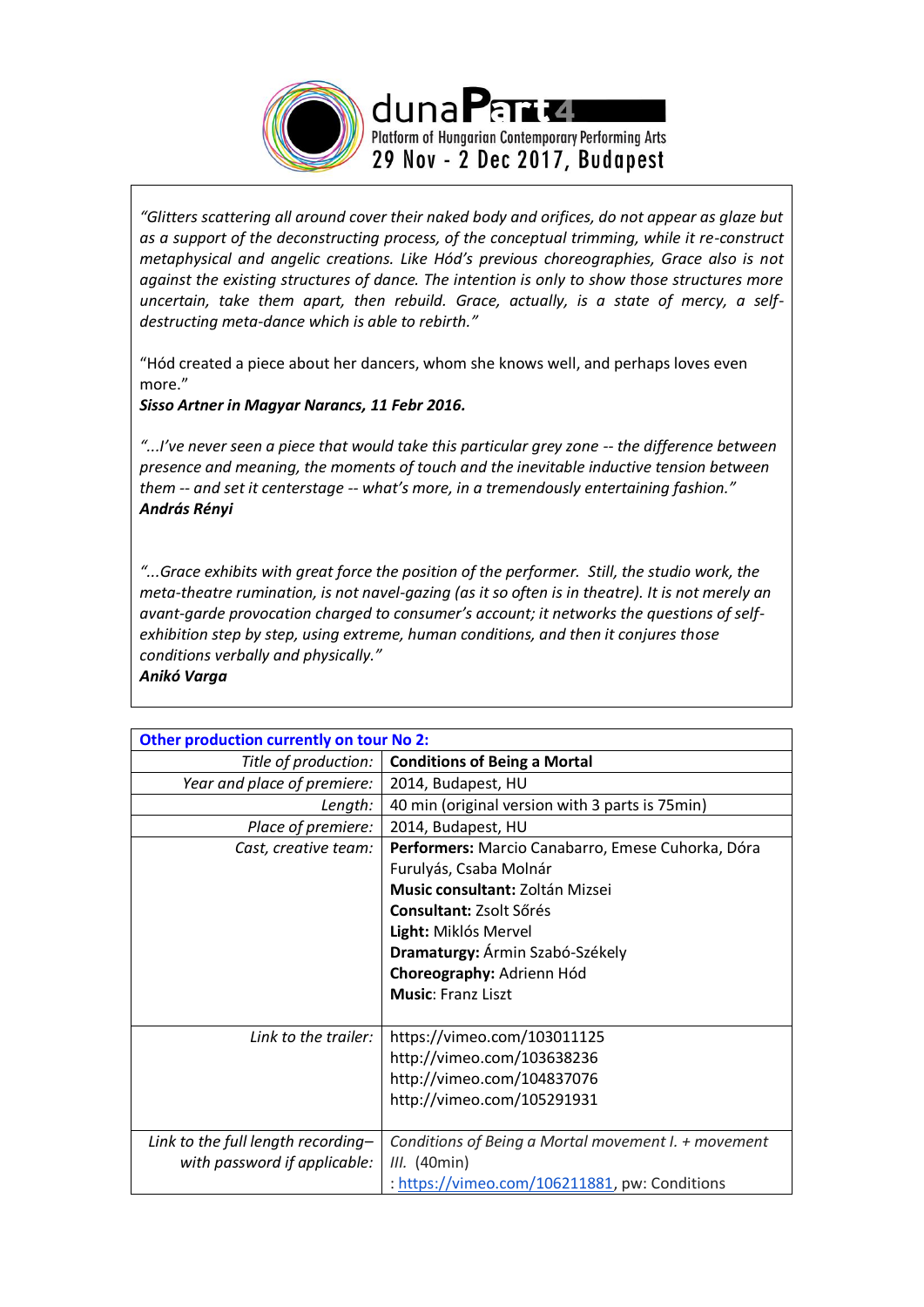

dunaPart

Platform of Hungarian Contemporary Performing Arts<br>29 Nov - 2 Dec 2017, Budapest

| Supporters:                     | Ministry of Human Resource, National Cultural Fund,<br>Budapest City IX. district, New Performing Arts<br>Foundation, Workshop Foundation, SÍN Cultural Center,<br>OFF Foundation, Zagreb Dance Company & Art Centre<br>Svetvincenat |
|---------------------------------|--------------------------------------------------------------------------------------------------------------------------------------------------------------------------------------------------------------------------------------|
| Past international tours and    | 18 June 2017, Tercera Setmana Festival, Valencia, ESP                                                                                                                                                                                |
| festival presentations          | 5 May 2017 MU Theatre, Budapest, HUN                                                                                                                                                                                                 |
| (venue/festival, city)          | 7 Jan 2017, MU Theatre, Budapest, HUN                                                                                                                                                                                                |
|                                 | 4 Nov 2016, MU Theatre, Budapest, HUN                                                                                                                                                                                                |
|                                 | 1 Sept 2016, International Tanzmesse, Düsseldorf GER                                                                                                                                                                                 |
|                                 | 9 June 2016, Festival Cadiz en danza, Cadiz, ESP                                                                                                                                                                                     |
|                                 | 26-27 May 2016, SPRING Festival, Utrecht, NL                                                                                                                                                                                         |
|                                 | 17 March 2016, MU Theatre, Budapest, HUN                                                                                                                                                                                             |
|                                 | 12 March 2016, tanzmainz, Mainz, GER                                                                                                                                                                                                 |
|                                 | 19-20 Febr 2016, Théâtre Sévelin 36, Lausanne CH                                                                                                                                                                                     |
|                                 | 26 Jan 2016, Mousonturm, Frankfurt, GER                                                                                                                                                                                              |
|                                 | 15 Dec 2015, MU Theatre, Budapest, HUN                                                                                                                                                                                               |
|                                 | 7 Dec 2015, DOCK11, Berlin, GER                                                                                                                                                                                                      |
|                                 | 7 Nov 2015, IETM Annual Meeting, Budapest, HUN                                                                                                                                                                                       |
|                                 | 4 Nov 2015, Romaeuropa Festival, Rome, IT                                                                                                                                                                                            |
|                                 | 16 Oct 2015, MU Theatre, Budapest, HUN                                                                                                                                                                                               |
|                                 | 26-27 Sept 2015, YEAH YEAH YEAH Festival, Zürich, CH                                                                                                                                                                                 |
|                                 | 20 Sept 2015, Sextremes Festival, Lemesos, CYP                                                                                                                                                                                       |
|                                 | 5 Aug 2015, O.Z.O.R.A. Festival, HUN                                                                                                                                                                                                 |
|                                 | 4-5 Jul 2015, Armunia Festival, Toscana, IT                                                                                                                                                                                          |
|                                 | 9 May 2015, Burgenlandische Tanztage, Oberwart, AUS                                                                                                                                                                                  |
|                                 | 30 Apr 2015 MU, Theatre, Budapest, HUN                                                                                                                                                                                               |
|                                 | 17 Apr 2015, Aerowaves Spring Forward Festival, Mercat                                                                                                                                                                               |
|                                 | de les Flors, Barcelona ESP<br>21 March 2015, MÜPA Budapest, HUN                                                                                                                                                                     |
|                                 | 6 March 2015, dunaPart Platform of Contemporary                                                                                                                                                                                      |
|                                 | Performing Arts, Budapest, HUN                                                                                                                                                                                                       |
|                                 | 7-8 Febr 2015, Zodiak Centre for New Dance, Helsinki,                                                                                                                                                                                |
|                                 | <b>FIN</b>                                                                                                                                                                                                                           |
|                                 | 30 Nov 2015, Desiré Festival, Subotica, SER                                                                                                                                                                                          |
|                                 | 10 Sept 2014, MU Theatre, Budapest, HUN                                                                                                                                                                                              |
|                                 |                                                                                                                                                                                                                                      |
| Number of performers:           | 4                                                                                                                                                                                                                                    |
| Total number of people on tour: | $6 + 1$                                                                                                                                                                                                                              |

*Reviews:*

*"Hód's work is a parody of styles using yet travestying the painfully blatant clichés of opera and theatre (first scene), and the mannerism of classical ballet (third scene). She is sparklingly playful with kitsch (second scene) while strongly building on the primary and raw brutality of the dancers' existence on stage–dancers get wild and Hód seems to bring forward some of their faces that have never been seen before."*